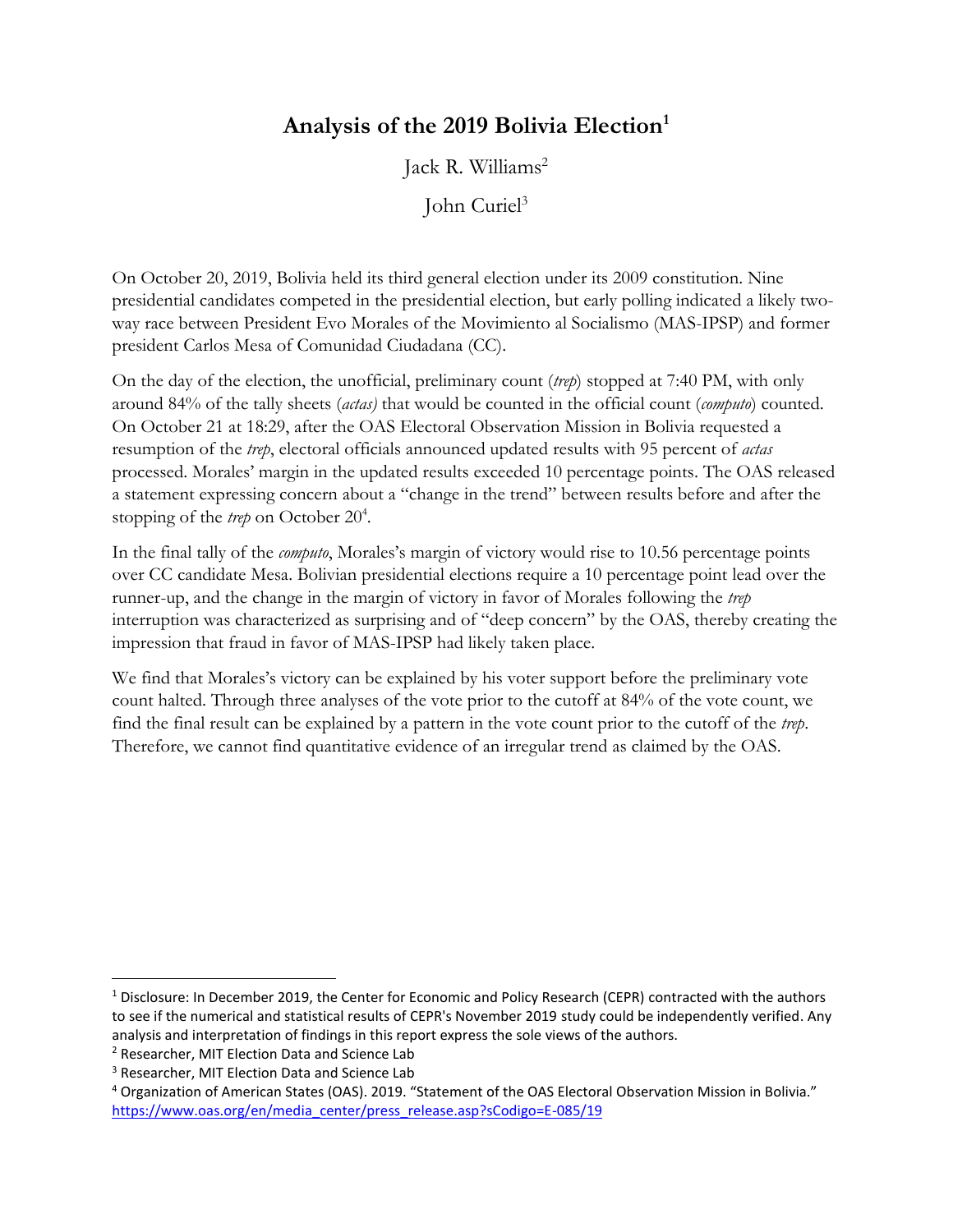### **The Trend for MAS-IPSP before the Cutoff Matches the Final Count**

Figure 1 plots the margin for MAS-IPSP by the percent of the final vote verified for the presidential and legislative Elections. Earlier in the vote count and prior to the stopping of the *trep*, there was a trend in the presidential vote count in favor of MAS-IPSP. As seen, despite early results in favor of CC, the margin for MAS-IPSP began to rise as early as 10% of the way through the vote count. Following 20% of the vote, the trend in favor of MAS-IPSP is constant. Further, early vote reporting is highly variable as the number of *actas* is extremely low.





Further, the results seen in the *trep* are mirrored in the *computo*, which saw no interruption in the verification of vote totals. Figure 2 displays how votes in the legislative election and presidential election initially favored CC, but as more votes were counted they began to favor MAS-IPSP.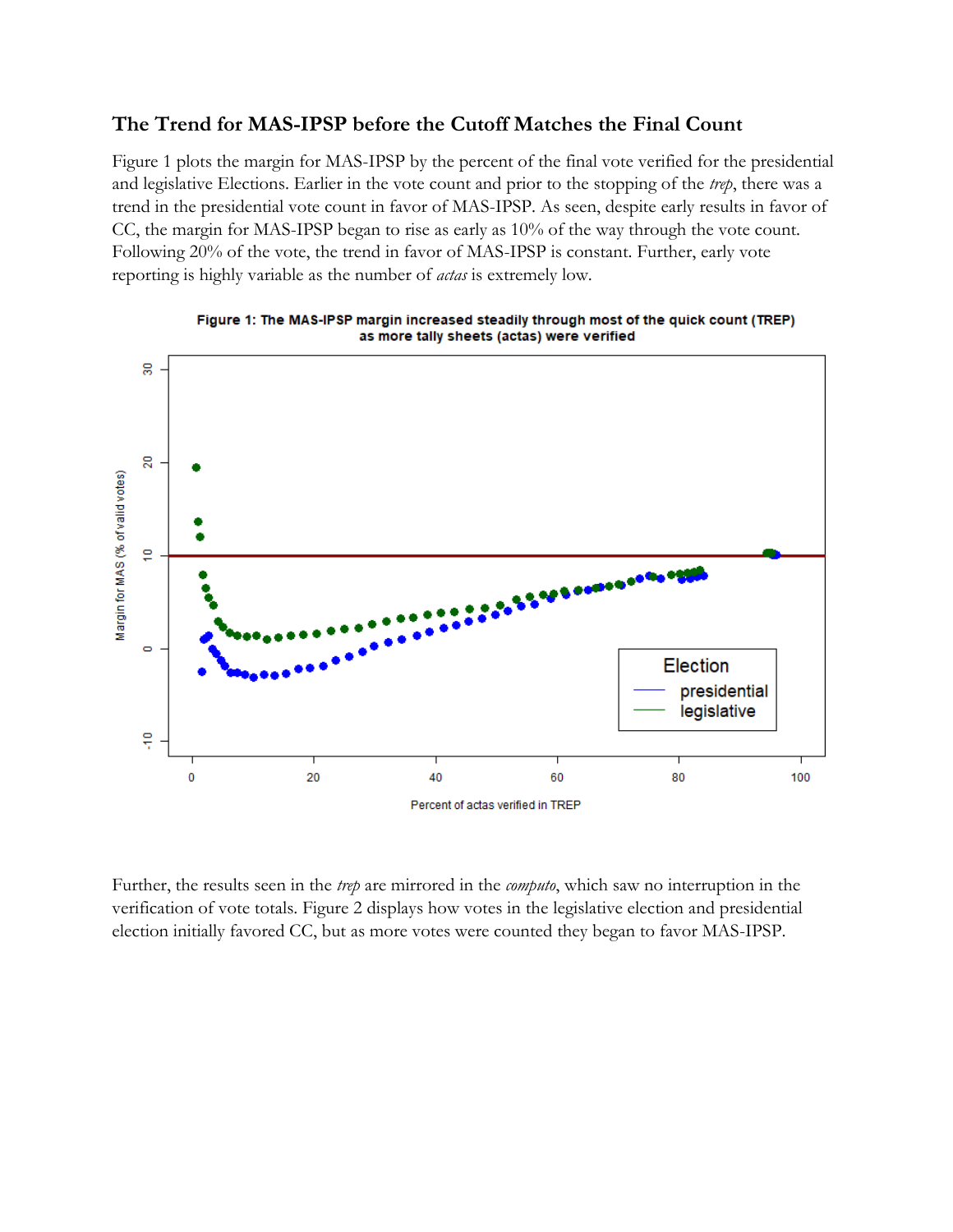

#### Figure 2: The MAS-IPSP margin increased steadily through most of the official count (computo) as more tally sheets (actas) were verified

## **Precincts with Actas Remaining Favored Morales's MAS-IPSP**

The goal of this study is to determine the extent to which the final vote results for Morales can be explained from analyzing the first 84% of precincts alone. In this analysis, we would expect that the margin of victory for Morales would be similar in *actas* within the same precinct whether they were verified before or after the closing of the preliminary count.

When the *trep* halted, precincts with *actas* remaining to be counted already highly favored Morales. Figure 3 shows that the precincts with *actas* remaining on average supported Morales by a 19.8 percentage point margin before the cutoff.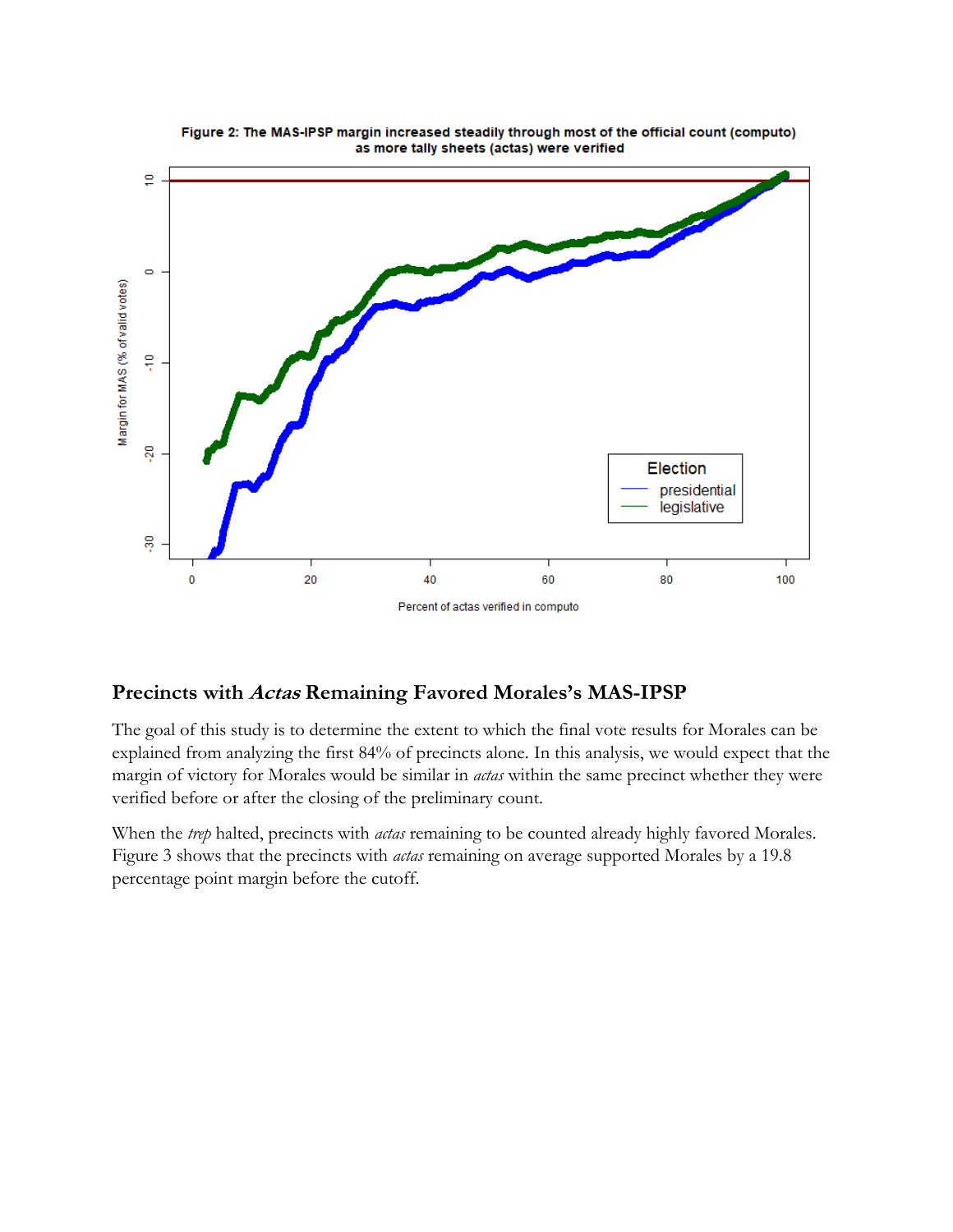#### Figure 3: Before the close of the quick count, Morales had a high margin in precincts with unverified actas



The margin in the right column of Figure 3 is an average by precinct and does not account for the varying size of precincts, nor does it account for the small percentage of precincts with no *actas* counted before the interruption. Given that, we thought it would be useful to see individual trends in reporting for precincts before and after the halting of the *trep.* 58.11% (N=2805) of precincts reported all *actas* before the cutoff, 11.29% (N=545) of precincts reported no *actas* before the cutoff, and 30.59% (N=1477) of precincts reported *actas* both before and after the cutoff.

**Figure 4** analyzes those precincts that reported both before and after the halting of the *trep*. There is a strong relationship within precincts between voting margins reported before and after the cutoff, with the change in the trend nearly intersecting at zero in the figure. This provides a strong indication that within precincts there was no clear change in favor of a single party after the *trep*  interruption.

Despite no change in the parties' margins before and after the cutoff, we do see an increase in the overall margin for Morales in this group from 7.29 percentage points before the cutoff to 20.12 percentage points after the cutoff. This results from three trends in the group of precincts that reported before and after the cutoff. First, CC-favoring precincts on average reported 41% more votes than Morales-favoring precincts prior to the cutoff, while those Morales-favoring precincts reported 7% more after the cutoff. Of the 1477 precincts that reported before and after the cutoff, 66% of those precincts favored Morales. Finally, precincts favoring Morales supported him on average by 46 percentage points, while those favoring CC did so only by around 28 percentage points both before and after the cutoff.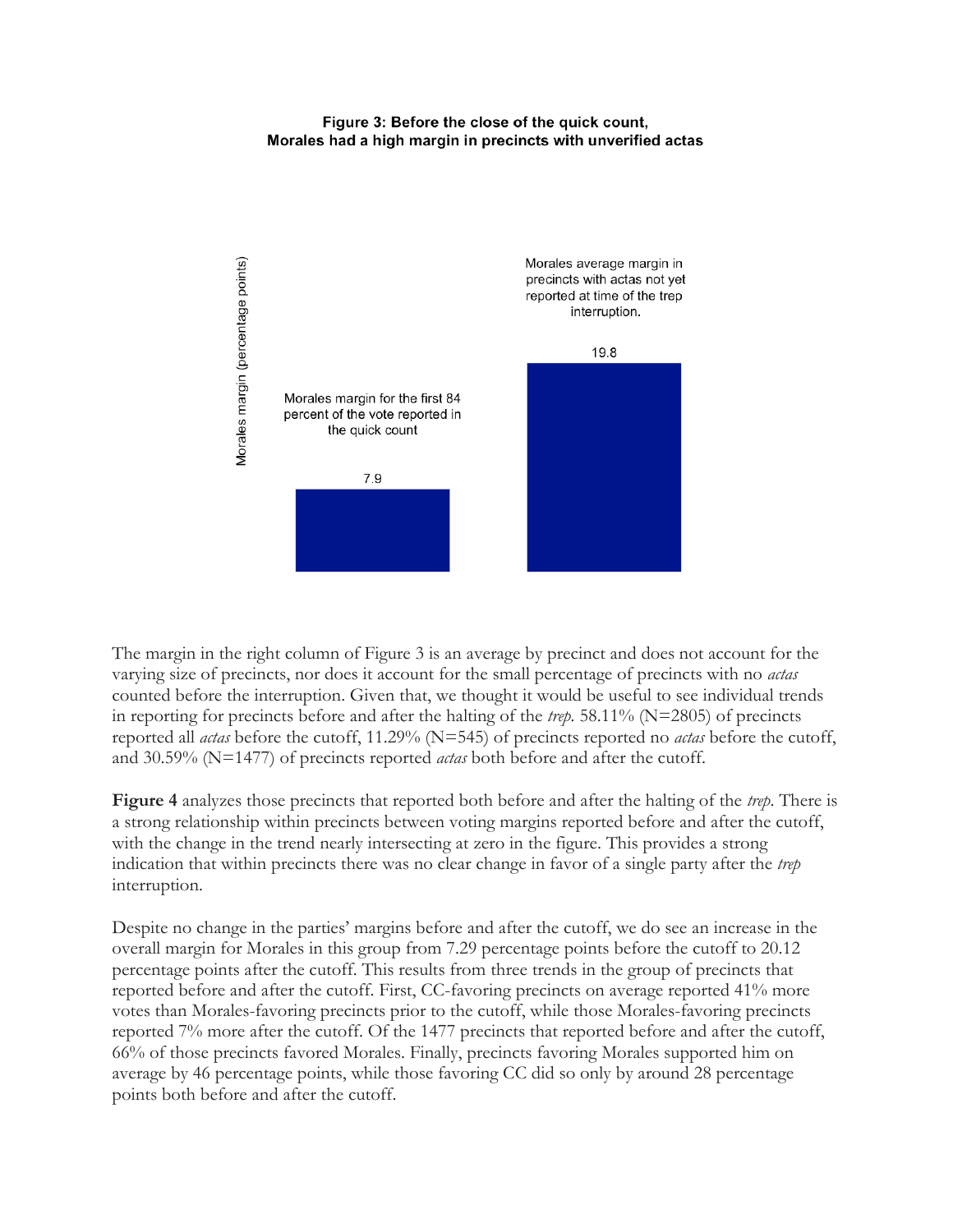

Figure 4: Correlation between margin for Morales before and after cutoff (by precincts that reported before and after cutoff)

Considering the strong relationship between precinct margins, we estimate the margin of votes verified after the interruption based on the *actas* that were counted before the interruption from the same precincts. We estimate Morales' margin in the 13.78% of votes in those *actas* to be 19.12 percentage points. We can therefore estimate an increase in Morales' margin by 1.59 percentage points, from 7.87 at 84% of final vote counted to 9.46 percentage points at 97.78% of vote counted<sup>5</sup>.

Unfortunately, we cannot make this comparison for precincts that had no *actas* reported at the time the *trep* stopped. If we isolate the results from precincts that were reported only after the 84% cutoff, we arrive at a dataset that is 2.22% of the vote remaining in the presidential vote. If we add the 2.22% of vote remaining in the final count to our calculated margin, we find that Morales needed a 27.68 percentage point margin over Mesa in that final 2.22% to surpass the 10 percent margin and avoid a runoff<sup>6</sup>.

<sup>5</sup> This is the arithmetic for solving the change in the overall margin: all reported before cutoff (margin = .08853, votes = 1922419)

- unfinished reported before cutoff (margin = .07288, votes = 3230560)
- unfinished reported after (predicted margin = 19.12, votes = 845560)

 $margin$  at 97.78% count  $=$  $(.08853 \times 1922419 + .07288 \times 3230560 + 19.12 \times 845560)$  $(1922419 + 3230560 + 845560)$ 

 $margin at 97.78\% count = 0.09457$ 

 $\overline{a}$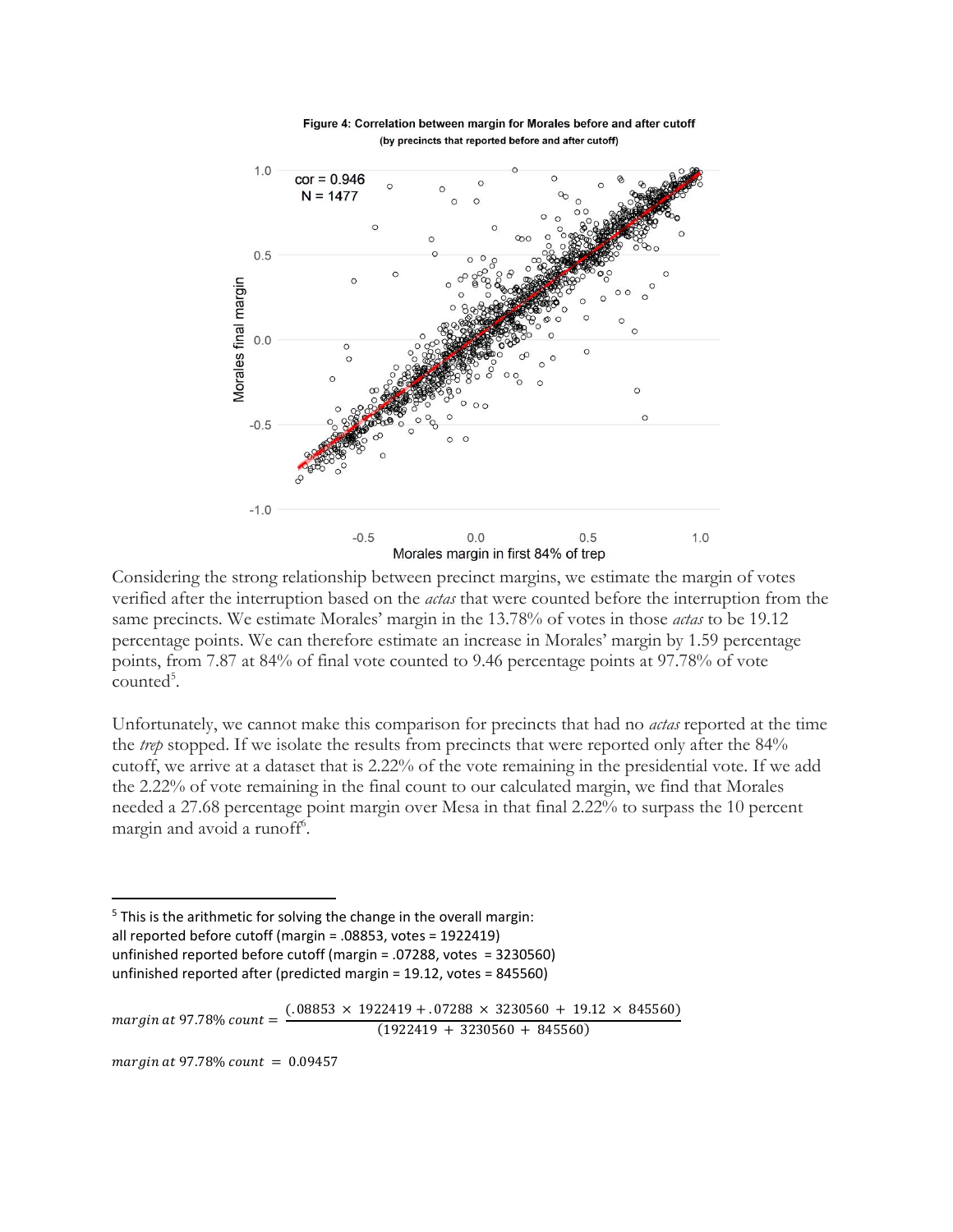As the precincts that reported only after the cutoff are small and had no more than 2,694 total votes, we subset precincts to the 73.39% (N=3533) of them that reported votes before and had no more than 2,694 total votes. We split the precincts into those that favor Morales or favor Mesa, and impute the total number of votes for both based on the change in the votes cast by precincts from the dataset in **Figure 5**. Using any precinct with less than the maximum number of votes cast in the last 2.22% of vote remaining, we can predict a 29.42 percentage point margin for Morales in the last 2.22% of the vote and a final margin above the 10 percentage point requirement to avoid a runoff.

## **Morales Could Expect at Least a 10.5 Percentage Point Margin Based on the Results before the Cutoff**

In the figure below, we simulate the final vote margin for Morales given the vote trends that occurred before the *trep* vote count halted. We run 1000 simulations on what the vote margin between Morales and CC might be, given the vote trends that occurred in the same localities and municipalities as the precincts yet uncounted. We find that Morales could expect at least a 10.5 percentage point lead over the CC, and on average a more than 10.3 percentage point lead over CC. Therefore, the results suggest that Morales's victory can be explained by his electoral performance before the *trep* vote count halted.

Following our reproduction of the OAS results and simulations of what the Morales vote share might be given his earlier voter support, we cannot find evidence of an irregular trend. First, there is no actual "drastic jump" in voter support for Morales at the halt in the *trep* count of the vote. Insofar as the second place winner placed close to Morales, their support spiked only during the very first initial votes counted in the *trep*. Further, if one estimated the Morales winning margin only given his performance against the other parties prior to the halt in the *trep* vote count, his victory margin can be entirely explained by how well he did before the halt in the *trep* vote count.

$$
\frac{(a \times a_n + b \times b_n + c \times c_n + d \times d_n)}{(total\,vote)} = margin
$$
\n
$$
a = \frac{(total\,vote \times .10 - b \times b_n - c \times c_n - d \times d_n)}{a_n}
$$
\n
$$
a = \frac{(6134825 \times .10 - .08853 \times 1922419 - .07288 \times 3230560 - .201184 \times 845560)}{136286}
$$
\n
$$
a = 0.2768113
$$

 $\overline{a}$  $6$  This is the arithmetic for solving the required margin to surpass 10 percentage points: all reported before cutoff (margin = .08853, votes = 1922419) unfinished before cutoff (margin = .07288, votes = 3230560) unfinished after cutoff (margin = .201184, unfinished after votes = 845560) all reported after cutoff (margin = ?, votes = 136286)